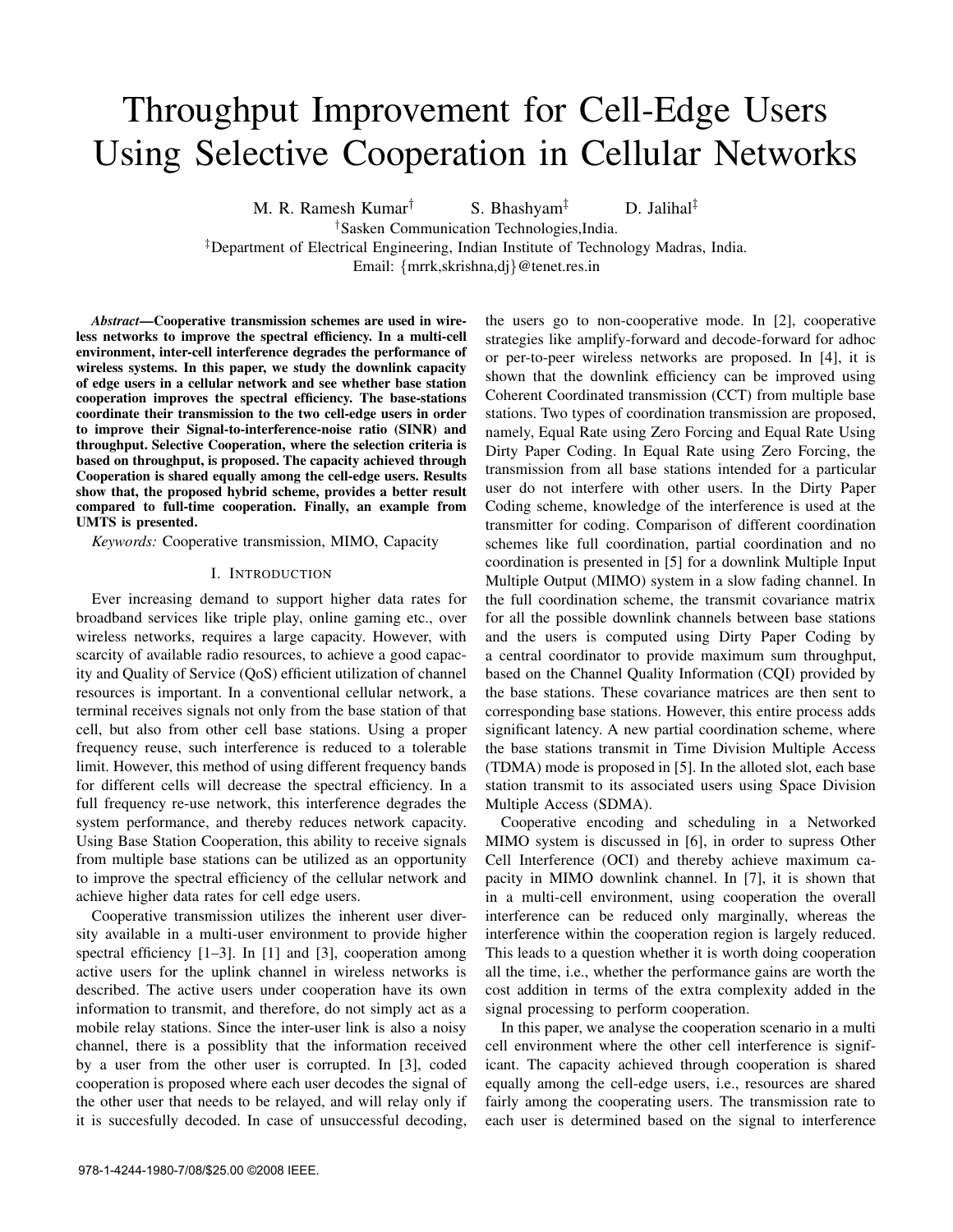plus noise ratio (SINR). Cooperative transmission by two basestations can improve this SINR by transmitting jointly to one user at a time. However, the increase in terms of throughput may not always be enough to increase the throughput of each of the users. In such a scenario, we propose a selective cooperation scheme based on user throughput that provides better capacity than full cooperation. The downlink environment under consideration will not have any interference from users in the same cell. They are properly seperated in time, frequency or code such that orthogonality exists. Inter-cell interference is allowed by doing a full frequency re-use in each cell.

The rest of the paper is organised as follows: Section 2 describes the system model, signal to interfernce noise ratio (SINR) and user throughput with and without cooperation. Section 3 describes the SINR for different modes of Cooperation considered in this paper. Section 4 presents the cooperation selection algorithm and an example for UMTS. Section 5 presents the simulation results and conclusions are presented in section 6.



| Frame #1 for BS1 transmission |                 | Frame #2 for BS1 transmission |                 |
|-------------------------------|-----------------|-------------------------------|-----------------|
| MS <sub>1</sub>               | MS2             | MS1                           | MS <sub>2</sub> |
| MS <sub>1</sub>               | MS <sub>2</sub> | MS1                           | MS <sub>2</sub> |
| Frame #1 for BS2 transmission |                 | Frame #2 for BS2 transmission |                 |

**Fig. 1:** System Model

# II. SYSTEM MODEL

The basic system model and transmission protocol is as shown in Figure 1. Base stations BS1 and BS2 are the candidates for cooperation, to transmit signals to mobile terminals MS1 and MS2. For BS1, BS2 is one of the interfering base stations among the total 12 base stations in a re-use1 network. More than one base station can be involved in cooperation, but for simplicity we are considering only two stations to form a coalition. The observation still holds good even for three station coalition. The signals from the serving BS and from the neighbor BS arrives at the terminal at the same time, i.e., received signal by the terminal from the two base stations are frame synchronized. The frame duration in which the BS1 transmits to MS1 is divided into two sub-frames,

where the first sub-frame is used for signal transmission to MS1 and the second one to MS2. Similarly, BS2, which is under cooperation with BS1, transmits in the same sequence of BS1. The received signals at MS1 and MS2 is  $y_1$  and  $y_2$ , and is given by system equation 1, where  $h_{ij}$  is the channel between terminal i and BS j.  $x_1$  is transmit signal of BS1 and  $x_2$  is that of BS2. $z_i$  is the total interference received by MS is due to transmissions from all the base stations other than the one under cooperation (in this case BS2) and  $n_i$  is the additive white Gaussian noise.

$$
\left[\begin{array}{c}y_1\\y_2\end{array}\right]=\left[\begin{array}{cc}h_{11}&h_{12}\\h_{21}&h_{22}\end{array}\right]\left[\begin{array}{c}x_1\\x_2\end{array}\right]+\left[\begin{array}{c}z_1\\z_2\end{array}\right]+\left[\begin{array}{c}n_1\\n_2\end{array}\right]
$$
 (1)

#### *A. No Cooperation*

Under normal operation that is when there is no cooperative transmission, the signal to interference noise ratio (SINR) in the downlink for MS1 is given by

$$
SINR_{nc} = \frac{|h_{11}|^2 E\left\{X_1^2\right\}}{\sigma_n^2 + \sum_{k=2}^{12} |h_{1k}|^2 E\left\{X_i^2\right\}} \tag{2}
$$

where  $h_{ij}$  represents the the channel between the terminal i and base station j,  $E\left\{X_i^2\right\}$  is the average transmit power of Base Sation *i*, and  $\sigma_n^2$  is nosie variance.

The capacity (or throughput) for terminal MS1 in bits/sec/Hz can derived from the Shannon Capacity as

$$
C_{\rm nc} = \log_2(1 + b\text{SINR}_{\rm nc})\tag{3}
$$

where,  $b$  is determined by the SNR gap between the practical coding scheme and the theoretical limit.

# *B. Cooperation*

When terminal MS1 is in cooperation with BS1 and BS2,  $SINR<sub>coon</sub>$ ,  $SINR$  of the downlink channel will depend on the type of cooperation scheme. The details of different ways of combining the signal is presented in next section. The capacity (or throughput) for terminal MS1 under cooperation in bits/sec/Hz will be

$$
C_{coop} = \alpha \ log_2(1 + bSINR_{coop})
$$
 (4)

The factor  $\alpha$  in eq. 3 defines the proportion of resource sharing among the terminals under cooperation. In our system, considering resource fairness, the value for  $\alpha$  is  $\frac{1}{2}$ .

### III. MODES OF COOPERATION

In this section, we describe different modes of combining the two signal received by MS1 from base stations BS1 and BS2 for cooperation. The following schemes are considered and their SINR expression is obtained.

1) Cooperative MIMO

In this scheme, the base stations BS1 and BS2 together transmit information signal to MS1, thereby forming an Alamouti trasmit diversity of order 2. This scheme is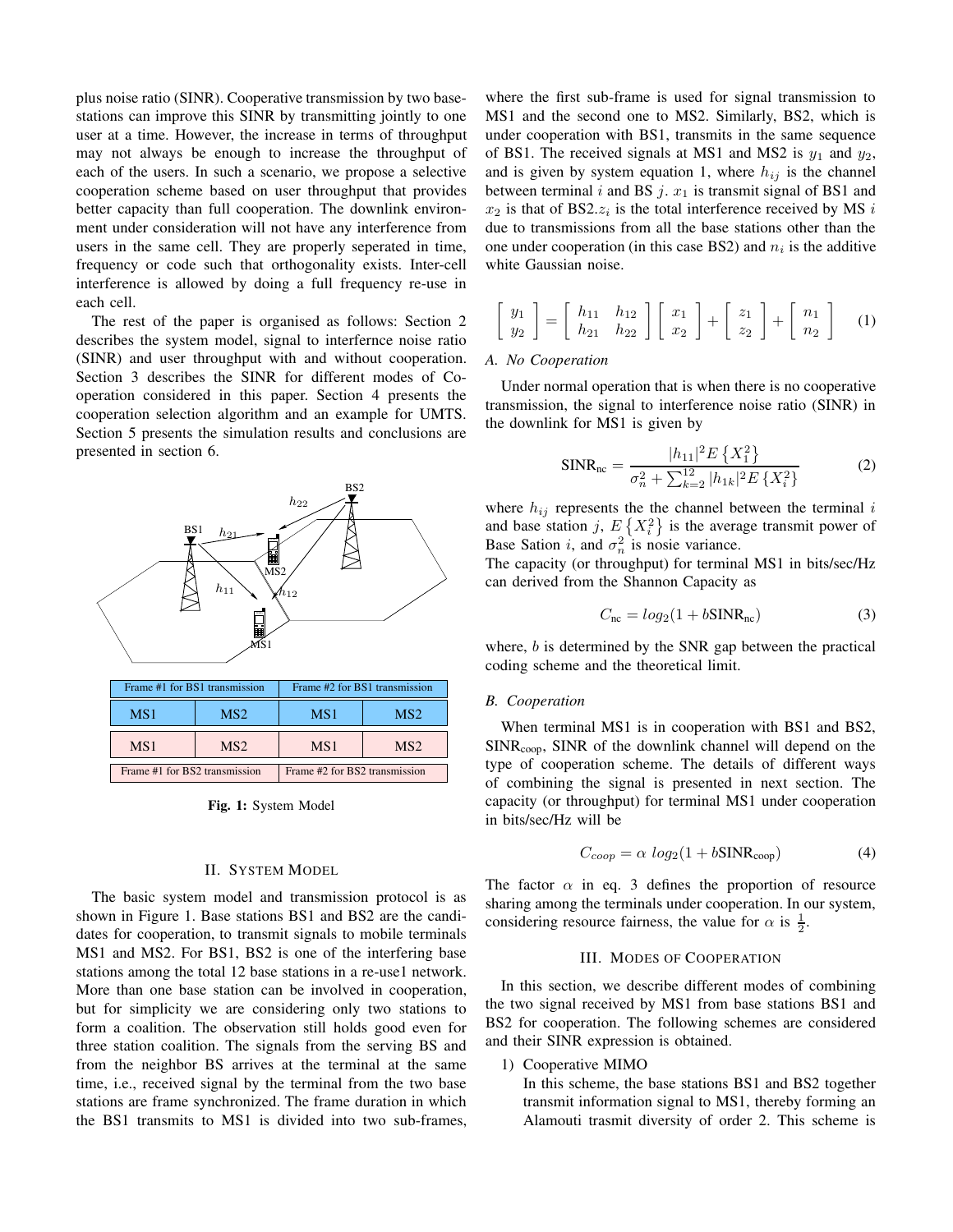referred in some literature as Network MIMO. The SINR expression for this scheme will be of form:

$$
\text{SINR}_{\text{coop}} = \frac{(|h_{11}|^2 + |h_{12}|^2)E\left\{X_1^2\right\}}{\sigma_n^2 + \sum_{k=3}^{12} |h_{1k}|^2 E\left\{X_i^2\right\}} \tag{5}
$$

2) Simple cooperation

The signals transmitted by base stations BS1 and BS2 are added using simple vector addition. The SINR expression for this scheme will be of form:

$$
\text{SINR}_{\text{coop}} = \frac{|h_{11} + h_{12}|^2 E\left\{X_1^2\right\}}{\sigma_n^2 + \sum_{k=3}^{12} |h_{1k}|^2 E\left\{X_i^2\right\}} \tag{6}
$$

3) Cooperation with 1-bit Phase feedback

In this scheme, the addition of two signals is done with proper co-phasing the information signal from the second base station based on the 1-bit feedback of the phase information [8]. The SINR expression for this scheme will be of form:

$$
SINR_{coop} = \frac{(|h_{11}|^2 + h_{12}|^2 + 2\Re(|h_{11}^* h_{12}|))E\left\{X_1^2\right\}}{\sigma_n^2 + \sum_{k=3}^{12} |h_{1k}|^2 E\left\{X_i^2\right\}} \tag{7}
$$

In all these schemes, the Channel State Information (CSI) for the downlink of the serving base station and cooperating base station is known at the user terminal. This assumption is valid and is used in schedulers for rate adaptation in 3G systems [9]. Besides, scheme 3 has an additional overhead of 1 bit to provide the phase information of the cooperating signal in order to do co-phasing at the received terminal.

#### IV. COOPERATION SELECTION

Under the resource fairness constraint, the users in the serving cell and the neighbour cell who decided to cooperate for an SINR improvement, will share the available resource (time, frequency or code) between them equally. Therefore, the individual user throughput is  $\frac{1}{2}$  of the actual capacity of the cooperative transmission as in (4). Considering  $b = 1$  in the capacity expressions (3) and (4), for a low SINR regime, as  $log(1 + x) \approx x$ , for the user capacity in "Cooperation" mode" to be atleast equal to what the same user could achieve under "No cooperation", the SINR in the former must be twice of the latter, i.e., should be  $> 3$  dB. The exact expression for the capacity (or user throughput) for cooperative scheme with resource constraint, to perform better than normal transmission, i.e.,  $C_{\text{coop}} > C_{\text{nc}}$  is shown below:

$$
\frac{1}{2}log(1 + bSINR_{coop}) > log(1 + bSINR_{nc})
$$

$$
1 + bSINR_{coop} > (1 + bSINR_{nc})^2
$$

$$
1 + b\text{SINR}_{\text{coop}} > 1 + b^2\text{SINR}_{\text{nc}}^2 + 2b\text{SINR}_{\text{nc}}
$$

$$
SINR_{coop} > bSINR_{nc}^{2} + 2SINR_{nc}
$$
\n(8)

From the expression (8), for low SINR regime, our earlier approximation is valid. However, in the high SINR regime, the relationship between the two SINR is not linear, rather it is exponential. Even though, the SINR under cooperation  $(SINR_{coop})$  is always better than the normal SINR  $(SINRnc)$ , the user throughput of former is not always better than the latter. Hence, it is worthwhile, for the user to decide whether to perform cooperation in the downlink channel. A brief description of the selection algorithm is given in Algorithm 1. This selection algorithm is of low complexity as it is approximation of the exact expression presented in (8) with  $b = 1$ . The user decides on cooperation with the measurements of its own channel and the nearest neighbor. The decision is informed to the base station of the serving cell. The serving station informs the neighbour station whether to do cooperation or not with a single bit information based on the input from the user. As an example, the sequence of operations required to do this selection algorithm in UMTS is given here and the message flow diagram is shown in Figure 2.

- **UE Initial State:** UE is allocated dedicated resources and is connected to Node B1 and RNC1 Called Controlling RNC (CRNC)
- **Step 1:** UE is given list of neighbouring cells and measurements to perform
- **Step 2:** UE triggers measurement report of neighbouring cells to network ( RRC is situated in CRNC), if the pre-set conditions to add a cell from Node B2 (for cooperation) to the Active Set.
- **Step 3: CRNC** decides to add a new Radio Link in Node B 2 to the UE based on the available resources.
- **Step 4:** CRNC sends information to Node B 2 to set up resources for Transmission
- **Step 5:** Once Node B 2 is ready to Transmit, CRNC sends ActiveSetUpdate Message to UE. Active Set Update is the message to indicated addition/deletion of Radio links.
- **Step 6:** UE starts Reception on new Radio Link from Node B 2 together with that of Node B1.
- **Step 7:** UE sends Active Set Update Complete message.

# V. SIMULATION AND RESULTS

A 19 cell full re-use multi-cell environment is simulated based on Monte Carlo methods to analyse the performance of user capacity and SINR for three transmission scenarios namely,  $i)$  Without Cooperation,  $ii)$  With Cooperation and  $iii)$  Selective Cooperation. Selective Cooperation is a hybrid scheme, where cooperative transmission is performed only if the (4) is greater than (3) as described in algorithm 1. A cellular network of radius 500m, operating at 1800 MHz with one cell edge user per cell is considered for simulations. The channel gains for both signal and interference are based on COST-231 path loss model [10] including fading and lognormal shadowing. The correction factors for the path loss model are that of metropolitan/urban areas. The shadowing component is a gaussian random variable with zero mean and 10 dB of standard deviation. Fading component is an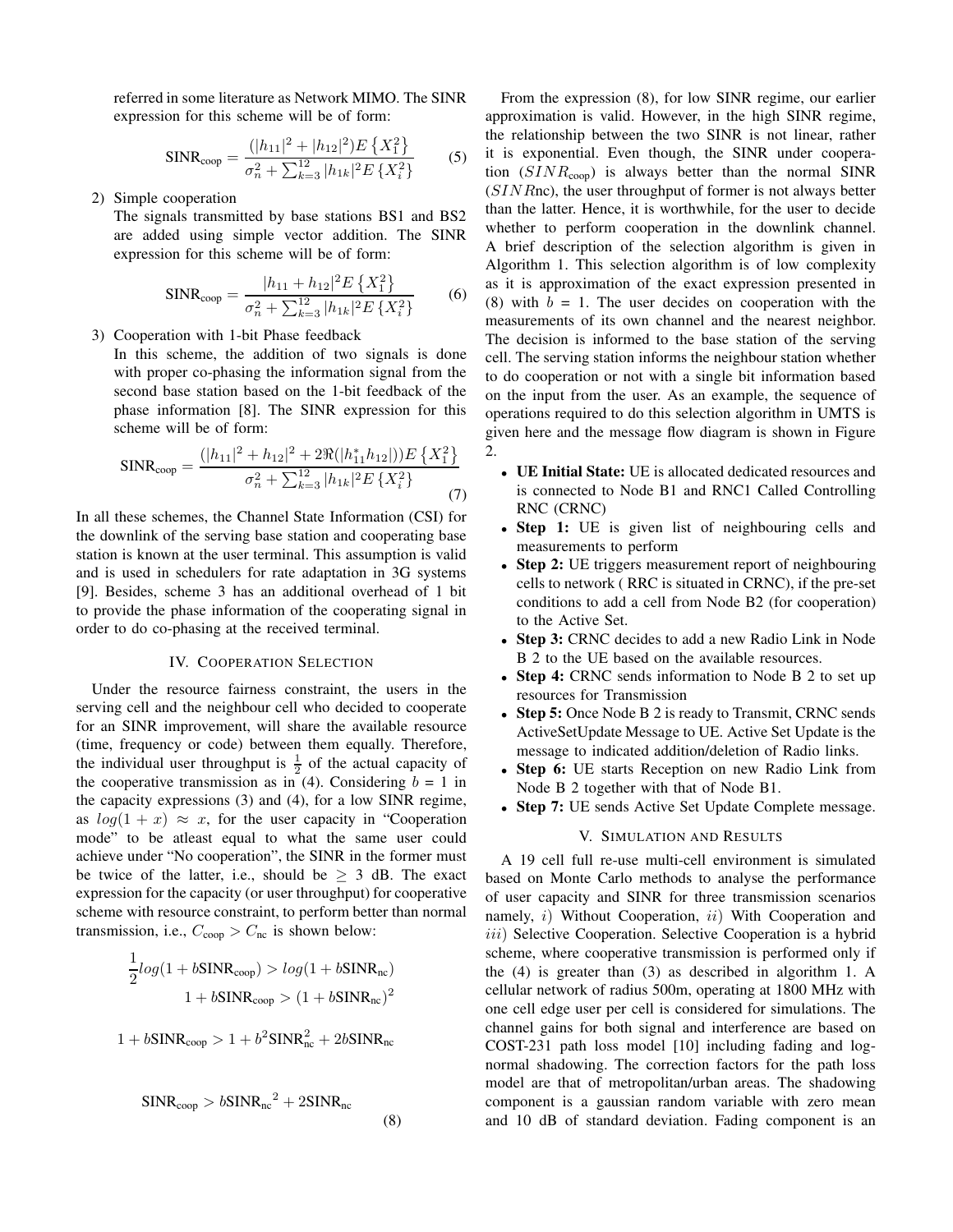# **Algorithm 1** Cooperation Selection

- 1: Get the channel measurement of the serving DL and nearest DL
- 2: Calculate the SINR under normal operation( $SINR<sub>nc</sub>$ )
- 3: Calculate the SINR under cooperative transmission  $(SINR_{\rm{coon}})$
- 4: case: Low SINR regime
- 5: **for**  $SINR_{nc} \leq 0$  **do**
- 6: **if** SINR<sub>coop</sub>  $> 2 * SINR_{nc}$  **then**
- 7: Base stations goes to Cooperative Transmission State
- 8: **else**
- 9: Normal Transmission
- 10: **end if**
- 11: **end for**
- 12: case: High SINR regime
- 13: **for**  $SINR<sub>nc</sub> \geq 0$  **do**
- 14: **if**  $SINR_{coop}^{\text{in}} > SINR_{nc}^2$  then
- 15: Base stations goes to Cooperative Transmission State
- 16: **else**
- 17: Normal Transmission
- 18: **end if**
- 19: **end for**



**Fig. 2:** Message flow for an Use Case in UMTS

**TABLE I:** Average Throughput for cell Edge user (bits/sec/Hz) for different Cooperation schemes

| Type of Schemes       | Scheme 1 | Scheme 2 | Scheme 3 |  |  |  |
|-----------------------|----------|----------|----------|--|--|--|
| Without Cooperation   | 1.034    | 1.034    | 1.034    |  |  |  |
| With Cooperation      | 1.235    | 1.197    | 1.347    |  |  |  |
| Selective Cooperation | 1.596    | 1.582    | 1.674    |  |  |  |

iid random variable with zero mean and unit variance. The transmission power of each base station (at the antenna) is 2W (33 dBm). The superposition of signals for cooperation is performed in three different ways as mentioned in section 3.

Our observation from simulation revealed that with probability 0.45, the user throughput with out cooperation (3) is better than (4) for  $\alpha = \frac{1}{2}$ . Since, cooperation in a multi-cellular environment with full resource fairness is advantageous only half the time, it is better to do a hybrid transmission of both normal operation and cooperation that can give a better user throughput. Average throughput and SINR for cell edge user for different cooperative schemes is shown in Table I and II. Averaging is done over  $10^5$  frames for each combination of cooperative scheme and selection of cooperation. The observed values from the simulation given in the table, clearly shows the advantage of selective cooperation over full cooperation. Eventhough, the average SINR of Scheme 2 with cooperation is same as Scheme 1 with Selective cooperation, the capacity of the latter is better than the former. User throughput captured over 1000 frames for scheme 1 for full cooperation and selective cooperation is shown in Fig. 3. Throughput captured for first hundred frames is captured and shown in Fig.4, which depicts the fact that there are crossovers in user throughput for with and with out cooperation. Hence, selective cooperation is a better option to get maximum throughput.



**Fig. 3:** User throughput for Scheme 1